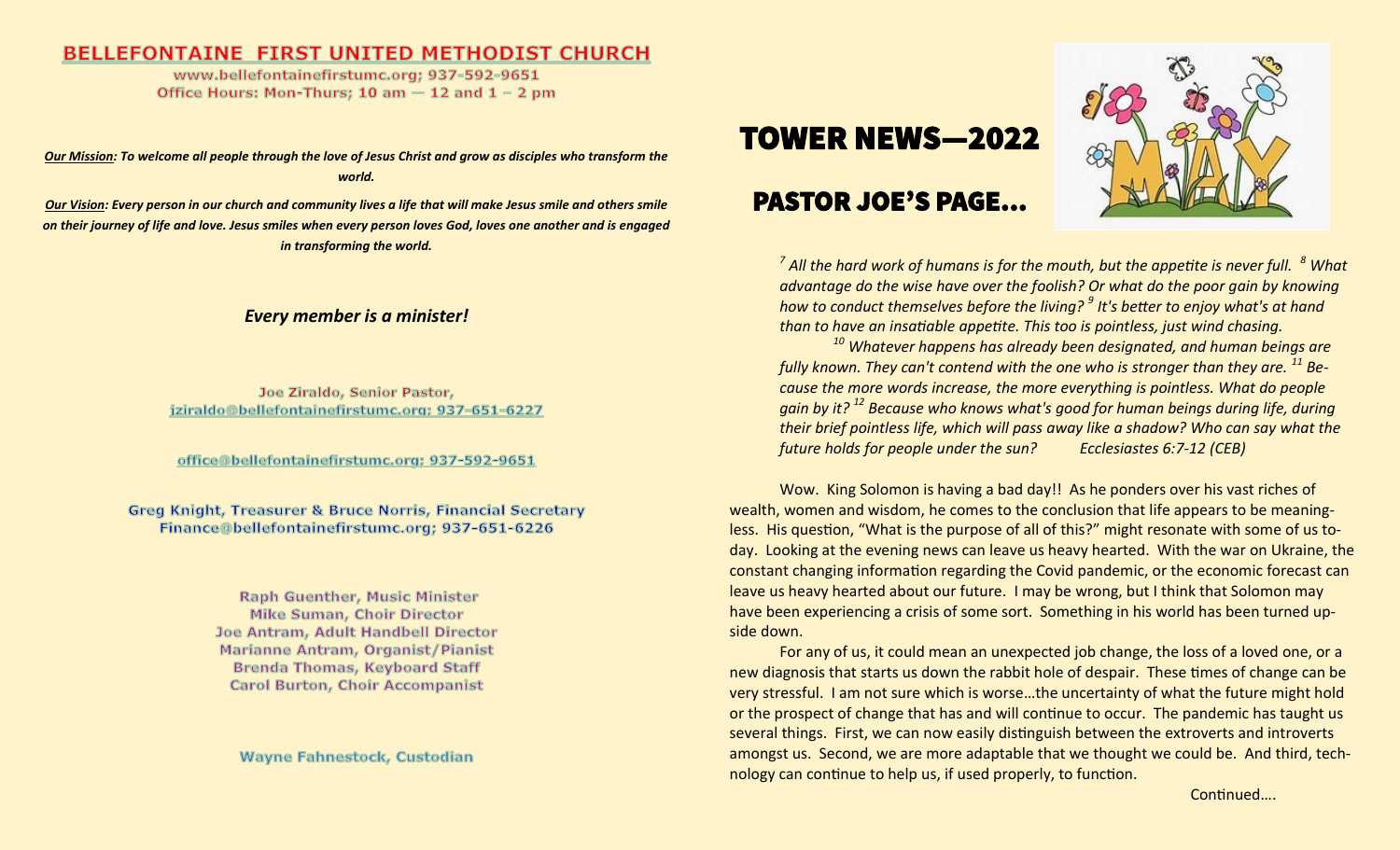# **PASTOR JOE'S PAGE CONTINUED**

An advisor to me recently pointed out that in waves of change in our lives, we can look for new ways to do things. What does that mean for the Church? Only time will tell. But we have had to look at new ways of doing things. I was quite surprised to run the worship attendance numbers from last year and have found our average weekly worship attendance was over 320 per week. This includes those who watch us online. The application of our broadcast on Facebook and YouTube has allowed us to connect or reconnect with many people who we would not have been able to reach if we only offered in-house worship. God is good.

Our faith tells us that while the world around us is in a constant state of change, the God we worship is steady as a rock! God's love for us gives us assurance that God is working for our best. We will one day look back on this and, I hope, remember what God has done, before we remember what we had to go through. Our emotions in the moment will fade. What will be left is something altogether unimaginable. God's plan is always better than what we could hope, ask or conceive.

God is the same…yesterday, today and always, Pastor Joe



## **Blood Drive First United Methodist Church**

**Fellowship Hall** 201 Main N Bellefontaine, OH 43311

#### **Monday, May 16, 2022** 12:00 p.m. to 6:00 p.m.

To schedule an appointment call 1-800-RED CROSS or visit RedCrossBlood.org, sponsor code: FirstUMCBellefontaine.

> Come to give April 19-May 19 for your chance to win a travel trailer camper that sleeps 8! Plus, you'll also receive a \$10 e-gift card to a merchant of your choice. all courtesy of our partners at Suburban Propane! Terms apply, see roblood.org/camper.

Schedule a blood donation appointment today: Download the Blood Donor App | RedCrossBlood.org | 1-800-RED CROSS | 1-800-733-2767

© 2021 The American National Red Cross | 334701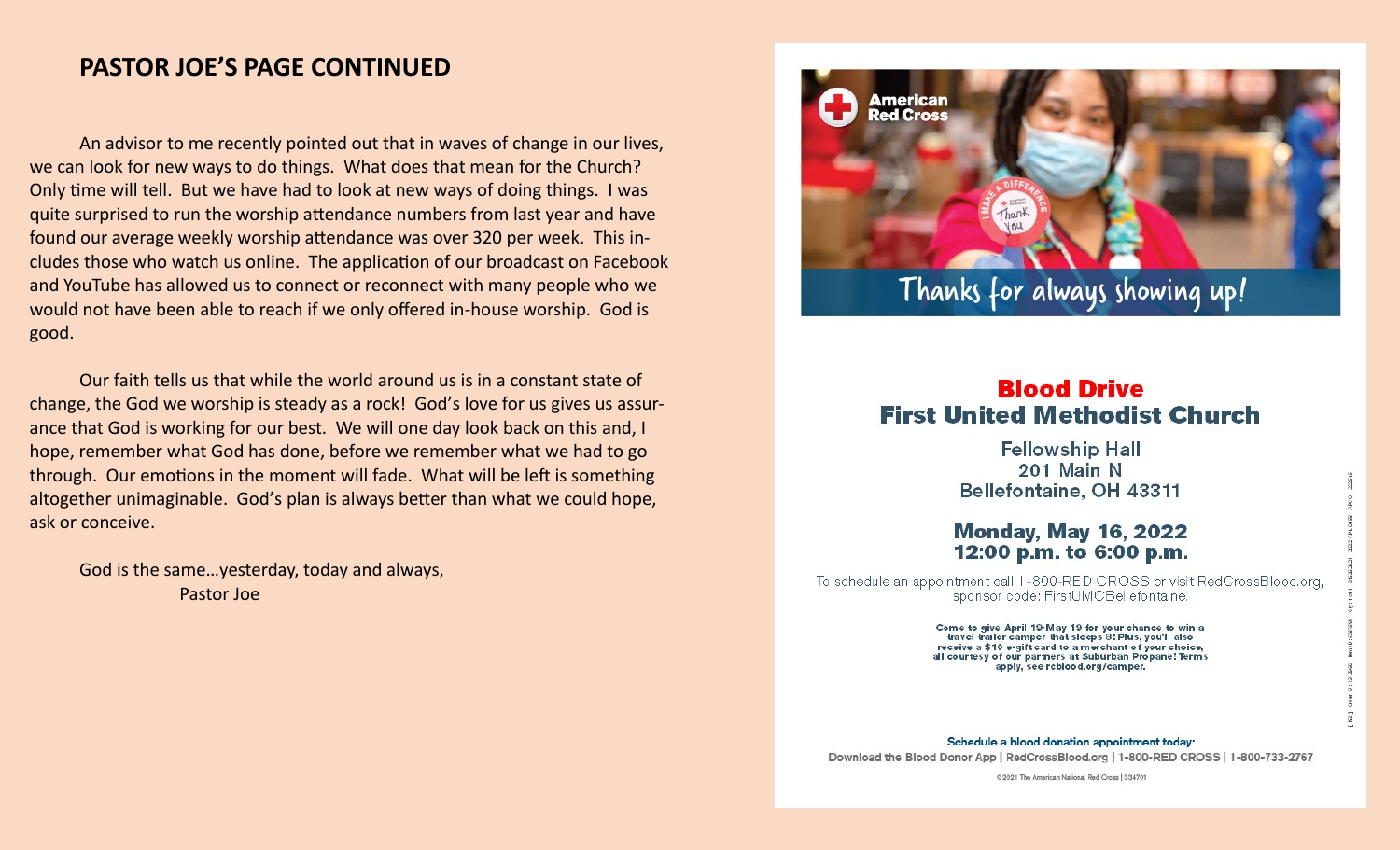## **MAY BIRTHDAYS**

It has been preached that living a Christian life is like "one beggar telling another beggar where the food is". In a large sense, this is really true.

**COME AND SEE**

*John 1:43, 45a The day following Jesus would go forth into Galilee, and findeth Philip, and saith unto him, follow me. Philip findeth Nathanael, and saith unto him, we have found him-*

Philip was so excited about meeting Jesus that he went and found his brother to tell him that they have met the Messiah that was foretold and to Come and See.

We get excited and tell our friends about our children or grandchildren when the accomplish something we deem as important. We get excited and tell our friends when our favorite team wins or our favorite athlete excels. We get excited and tell everyone when a baby has been added to our family. We invite our friend to Come and See all these special happenings.

Have you ever invited a friend, a family member, or even a stranger to Come and See what Jesus has done for you or what Jesus can do for them?

When I was 16, just before Easter, my 14-year-old nephew led a youth meeting in the West Liberty Church of God. During this meeting we experienced what Jesus experienced including being led to the balcony representing being led to Golgotha hill where they crucified Jesus. By this "Coming to See" experience, I accepted Jesus Christ as my Savior.

Imagine how this world would change for the better if all of us would invite someone to Come and See what our Savior can and will do in their lives?

May God bless you every day!

Ron Perry

UMM

Upcoming events: Saturday May 21<sup>st</sup> – Men's Fellowship Breakfast 8:30 am in the Fellowship Hall.

| <b>LOUANN KELLEY</b>    | MAY 2            | <b>SHERRY ARNETT</b>           | <b>MAY 11</b> |
|-------------------------|------------------|--------------------------------|---------------|
| <b>PATTY MOLTON</b>     | MAY 2            | <b>JACOB DEW</b>               | <b>MAY 11</b> |
| <b>ELLEN HAMMOND</b>    | MAY <sub>5</sub> | <b>JEREMY KARG</b>             | <b>MAY 11</b> |
| <b>DOUG KILDOW</b>      | MAY <sub>5</sub> | <b>LINDA KNIGHT</b>            | <b>MAY 11</b> |
| <b>DEBBIE SHELLHAAS</b> | MAY <sub>5</sub> | <b>DANE DARING</b>             | <b>MAY 17</b> |
| <b>AMY BALL</b>         | MAY <sub>7</sub> | <b>DOUG PUGH</b>               | <b>MAY 19</b> |
| <b>COLEEN HOGUE</b>     | MAY <sub>7</sub> | <b>RANDY HEIM</b>              | <b>MAY 20</b> |
| <b>ANGIE PEMBERTON</b>  | MAY <sub>7</sub> | <b>CATHY WILEY</b>             | <b>MAY 22</b> |
| <b>BILL BUCHENROTH</b>  | MAY <sub>8</sub> | <b>TONYA PERRY</b>             | <b>MAY 27</b> |
| <b>JUDY VERBSKY</b>     | MAY <sub>9</sub> | <b>FLORENCE WHISMAN MAY 30</b> |               |
| <b>GRACE PRATER</b>     | MAY <sub>9</sub> |                                |               |
| <b>JOE ANTRAM</b>       | <b>MAY 10</b>    |                                |               |
| <b>JEFF HORNEY</b>      | <b>MAY 10</b>    |                                |               |
| SAKURA KAWAKAMI MAY 10  |                  |                                |               |
| <b>DAVID LYONS</b>      | <b>MAY 10</b>    |                                |               |
| SAMMY STRAYER           | <b>MAY 10</b>    |                                |               |

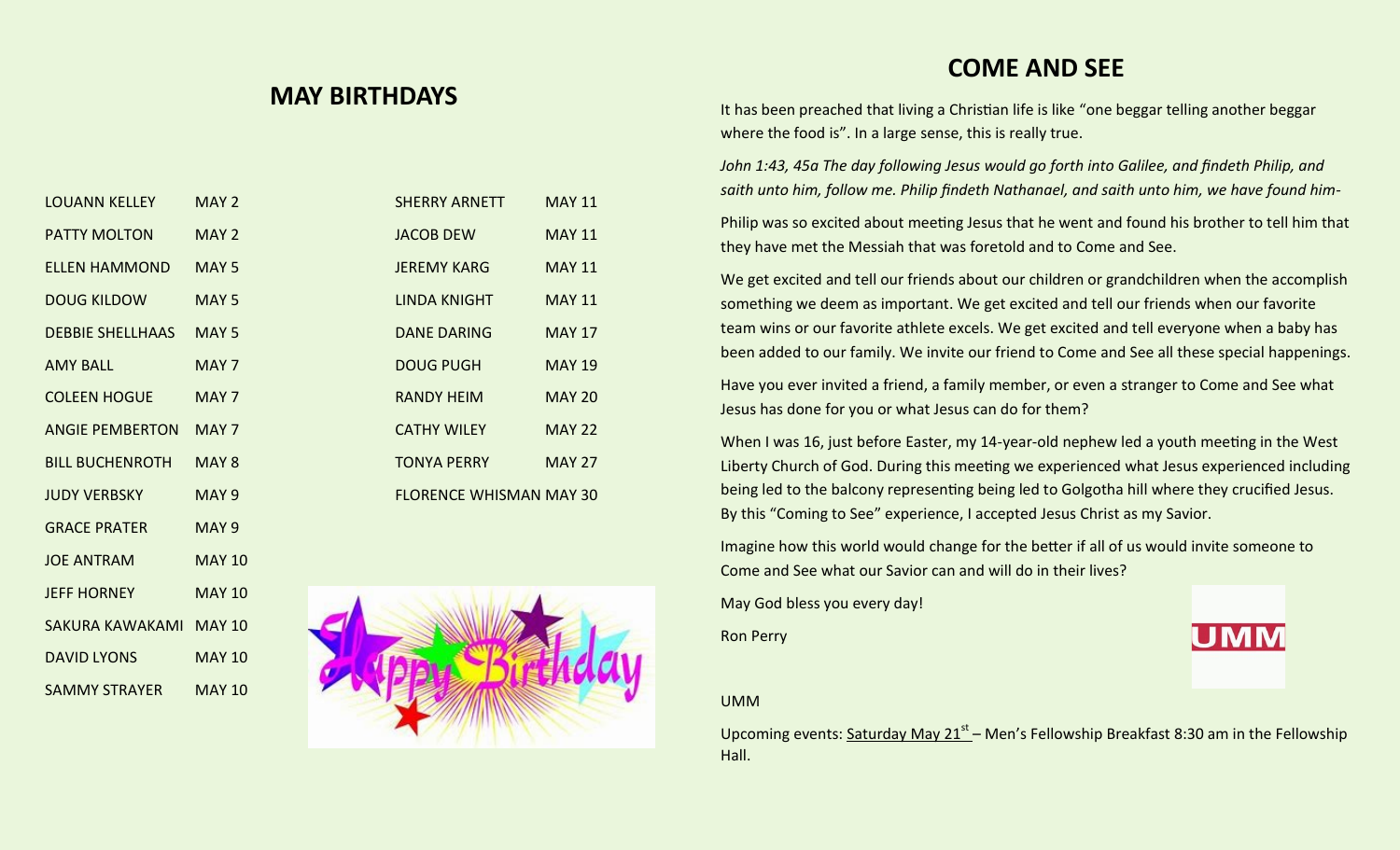# **UMW NEWS**



The ladies of our UMW are planning two special events that you are invited to attend. First is our annual Mother/Child dinner on May 6th at 6:30 in the Fellowship Hall. We will be highlighting our missions south of the United States, serving a Mexican style dinner, and be entertained by the BMS Show Choir. Please call the office for reservations.

> **MOTHER CHILD BANQUET BELLEFONTAINE FIRST UNITED METHODIST CHURCH Fellowship hall, Friday, May 6, 2022 6:30 Dinner & Show**

Entertainment: Bellefontaine Middle School Show Choir, Darcy Neeld, Director

Donations Accepted All proceeds benefit FUMC United Methodist Women's programs and mission projects Sponsored by Bellefontaine First UMW. Call church office for reservations Contact Janice Miller for more information

Watch future bulletins for the UMW Bake Sale on May 22 with proceeds going the UMCOR Ukraine Project.





Secondly, Susan Givler is planning a **Prayer Breakfast on June 6th at 10 am**. Everyone is welcome to join us for prayer and a Bible lesson in the Fellowship Hall.

We would like to thank Barb Dancer and to celebrate her dedication to our church and its congregation. She is always willing to lend a helping hand and extremely instrumental in getting our news out. We wish her a well deserved retirement. We will miss you!

*The Doris Lyons Family would like to thank those families who gave a memorial in memory of Doris. Thank you so much.*



The next Trustee meeting on Monday, May 2 at 6:00 P.M. In the lounge. Please note the time change



Blessing Bucket for May—Watch future bulletins for more details on our Blessing Bucket.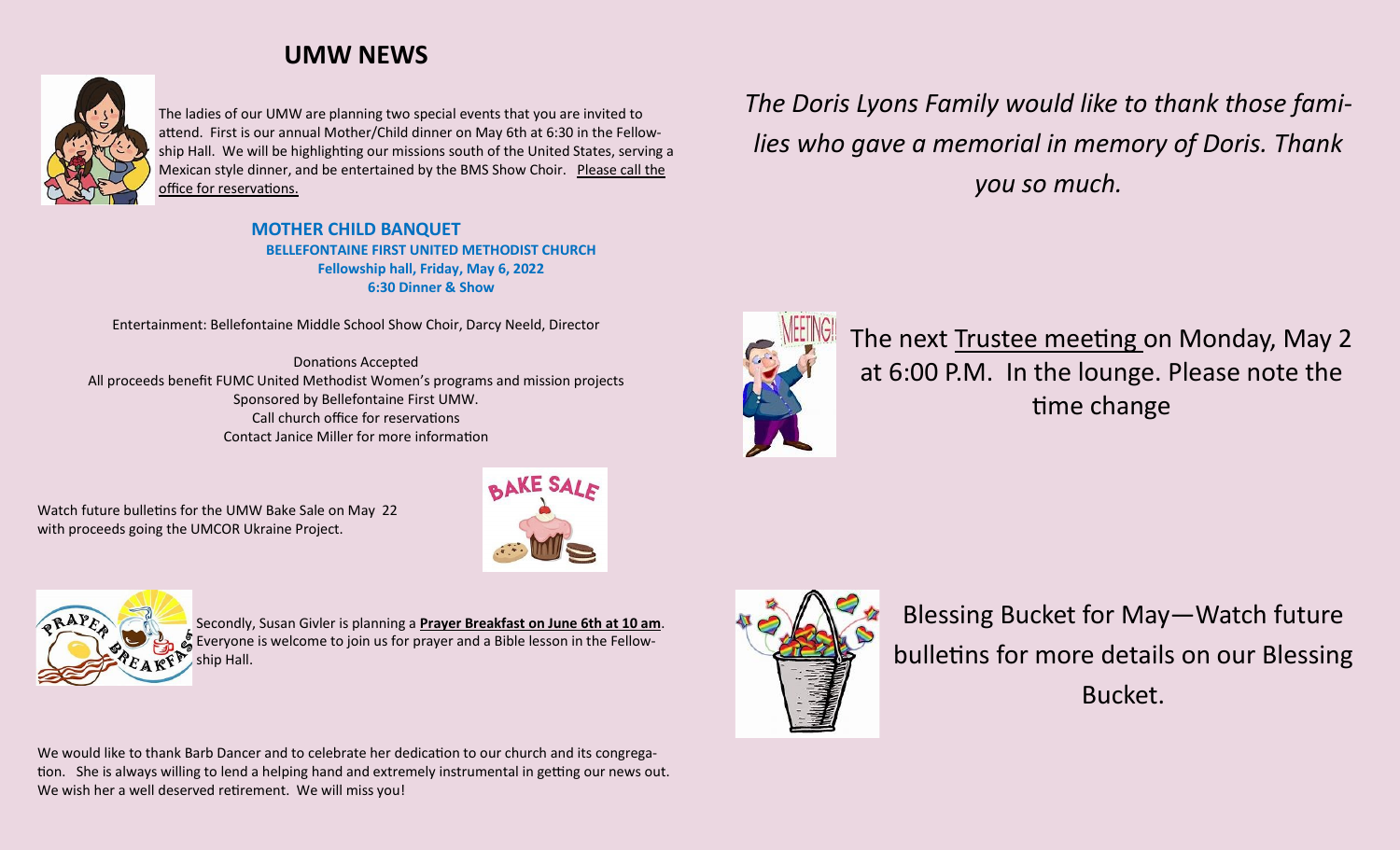# **Earth's Survival Guide**

# **May 1ST**

| Scripture: | Acts 9:1-6                                |  |  |
|------------|-------------------------------------------|--|--|
|            | <b>Sermon Title:</b> "Living in Darkness" |  |  |
|            |                                           |  |  |

| May 8 <sup>th</sup> | [Mother's Day]                                 |
|---------------------|------------------------------------------------|
| Scripture:          | Psalm 23                                       |
|                     | <b>Sermon Title:</b> "Shepherding At Its Best" |

# **May 15th**

| Scripture:         | Revelation 21:1-6                      |
|--------------------|----------------------------------------|
|                    | <b>Sermon Title:</b> "Home Sweet Home" |
| ---- End of series |                                        |

# **May 22nd**

**Scripture**: TBD **Sermon Title:** " "

# **May 29th**

| <b>Scripture:</b>    | Acts 16:9-15         |  |  |
|----------------------|----------------------|--|--|
| <b>Sermon Title:</b> | "A Man On A Mission" |  |  |

# **THANK YOU**

Thanks to all who helped with the Easter Cross. We ate a lot of eggs this year; the cross was made of 2,400 egg shells. Thanks to all those who dyed eggs. The eggs were beautiful and sometimes so were your hands. Thanks to the elves, we were able to lay out the cross in two hours. You may not know this, but several elves stayed late to cover the cross with black plastic. It seemed appropriate for Holy Saturday and it kept the eggshells from blowing through the neighborhood.

The tradition of our Easter Cross goes back about 25 years. Like all traditions there comes a time when the tradition is passed to a new generation or passes into history. It would be nice to see the egg cross continue but for it to would be okay too. I would be glad to advise. I've had some experience. Thanks for all your help over all the years—with love & appreciation.

Susan Givler